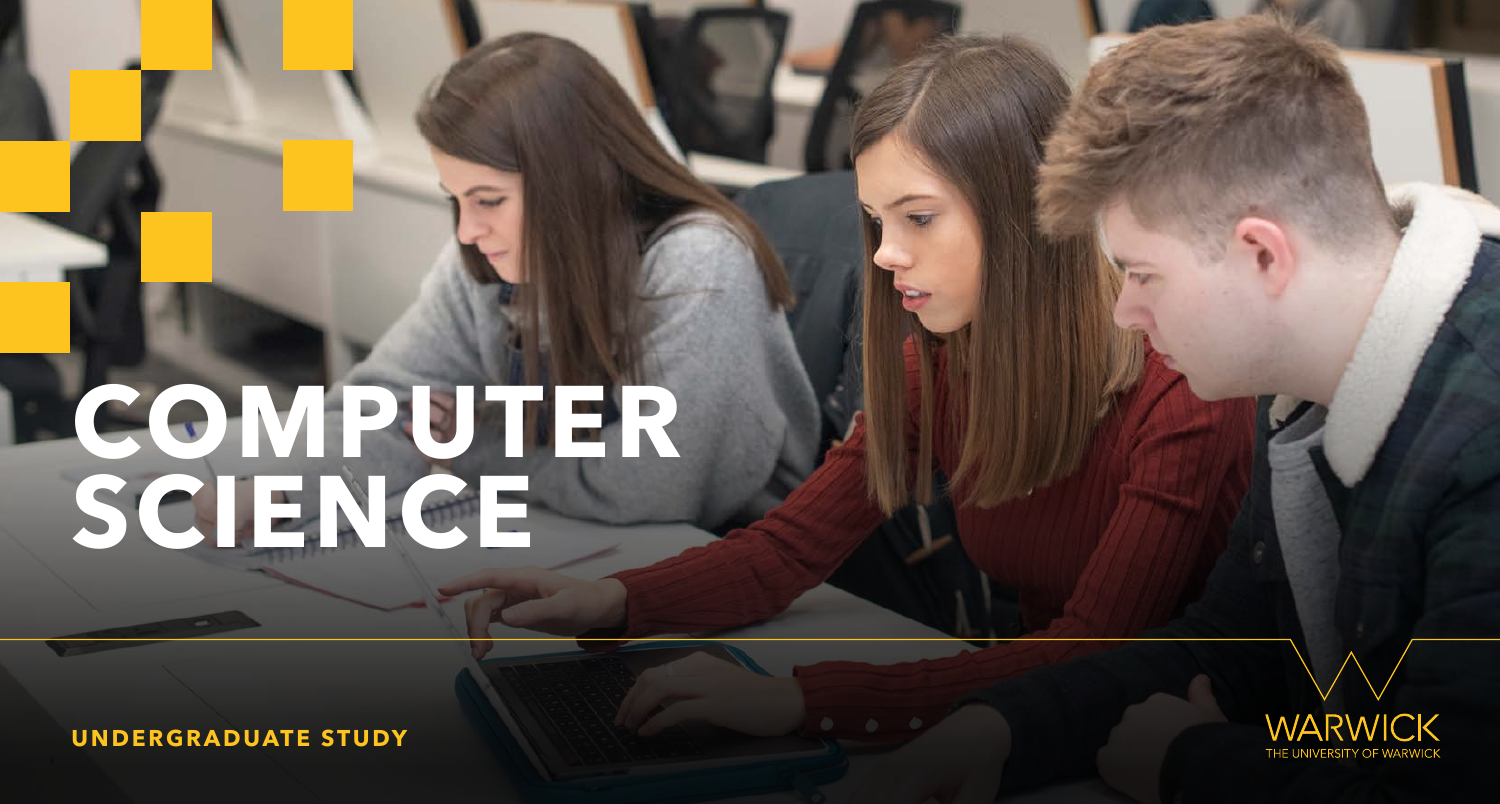Our Department of Computer Science offers a thriving community of excellence across the breadth of Computer Science: from the teaching you receive on your first day, to our cutting-edge research affecting the lives of people across the globe.

## **99%** OF RESEARCH RATED WORLD-LEADING<br>
(2021 RESEARCH EXCELLENCE FRAMEWORK, THE MOST RECENT GOVERNMENT RESEARCH ASSESSMENT) OR INTERNATIONALLY EXCELLENT





#### **WITHIN 15 MONTHS OF** GRADUATING





# **8 TH IN THE UK** FOR COMPUTER SCIENCE

#### **IN THE UK** FOR COMPUTING RESEARCH

(2021 RESEARCH EXCELLENCE FRAMEWORK, THE MOST RECENT GOVERNMENT RESEARCH ASSESSMENTS)



(DERIVED FROM UNIVERSITY OF WARWICK'S BSC COMPUTER SCIENCE GRADUATES 17/18 IN DISCOVER UNI)



| <b>Computer Systems Engineering BEng/MEng</b><br>(joint with the School of Engineering)8-9      |
|-------------------------------------------------------------------------------------------------|
| Discrete Mathematics BSc/MEng<br>(joint with Warwick Mathematics Institute) 10-11               |
| Data Science BSc/MSci<br>(joint with the Department of Statistics) 12-13                        |
| <b>Computer Science with Business Studies BSc</b><br>(joint with Warwick Business School) 14-15 |
|                                                                                                 |
|                                                                                                 |
|                                                                                                 |
|                                                                                                 |
|                                                                                                 |
|                                                                                                 |

<span id="page-1-0"></span>

## **CONTENTS**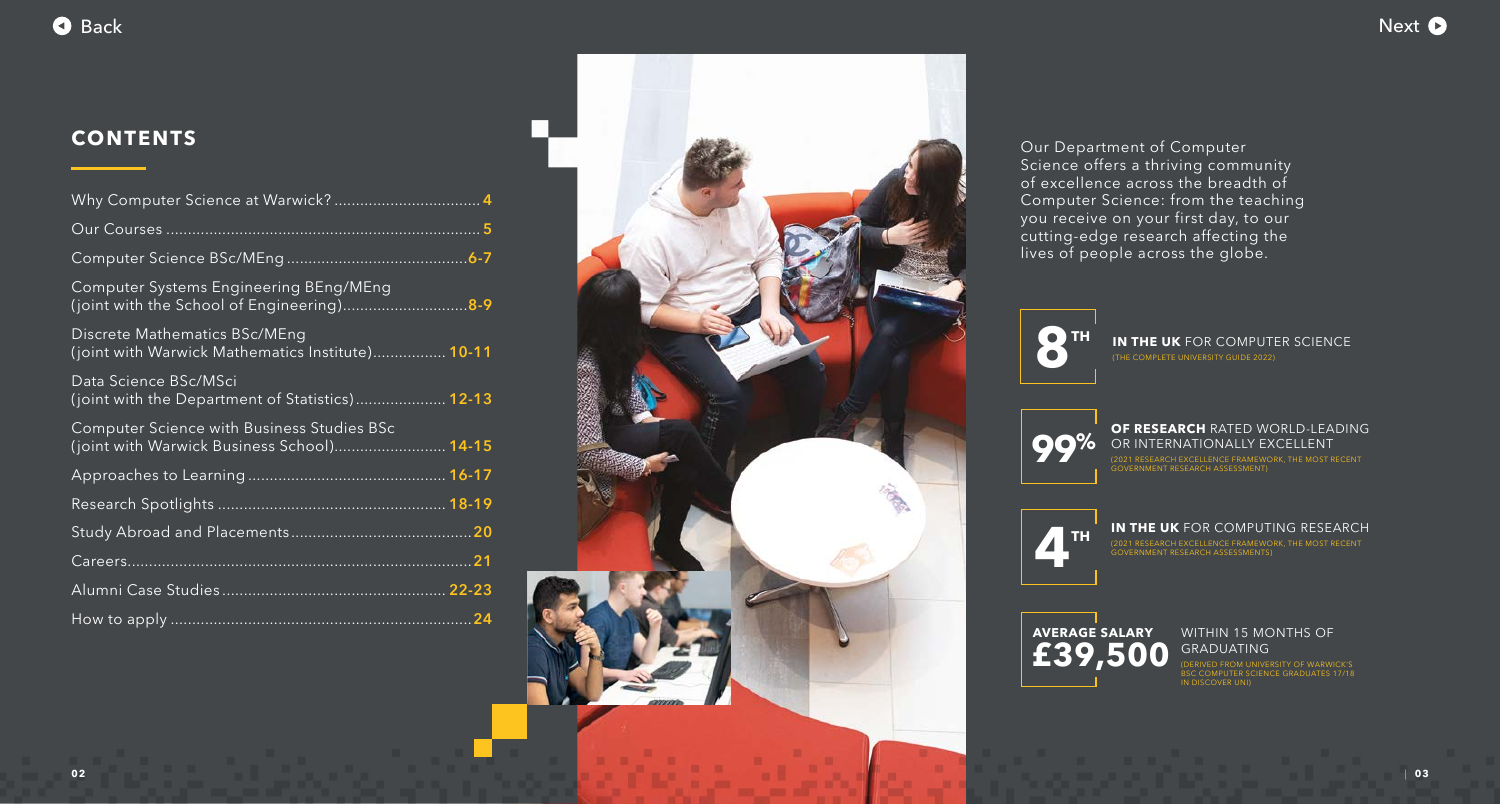<span id="page-2-0"></span>



Our degree courses attract highly qualified students and provide them with a theoretical foundation in established areas of their discipline, as well as the opportunity to apply what they learn to industrially relevant problems throughout their degree.

The structure of our degrees is intended to allow students to tailor their studies to their own interests.

This combination enables students to pursue careers in a diversity of sectors, regardless of which of our courses they decide to study.

## **OUR COURSES**

#### **COURSE STRUCTURE**

On all of our courses you will study a mix of core and optional modules in each year of your degree. Typically you will have fewer core modules and increasing freedom to choose from a broad range of optional modules as you progress through your studies.

We find this degree structure ensures students get maximum enjoyment from their time at Warwick, and graduate with a unique knowledge and skill set which helps distinguish them as they enter the world of work or further study.

As well as choosing options from the subjects you have chosen to study, for example Computer Science and Engineering or Maths, you will also have the opportunity to choose some options from other disciplines. This includes, for example, modules taught by Warwick Business School and the Departments of Philosophy, Economics and Modern Languages.



#### **FROM THE FIRST GENERATION TO THE FUTURE**

Founded in 1967, we are one of the oldest and most established Computer Science departments in the UK. We are incredibly proud of our heritage in educating generations of computer scientists who have gone on to advance a science that now permeates every aspect of our society.

#### **EQUIPPED FOR TECHNOLOGY PRESENT AND FUTURE**

We pride ourselves on equipping students with the knowledge, skills and confidence required to make the best possible start in their careers and to have an impact in the wider world. This is precisely why our students are sought after by premier graduate employers, including those in technology, engineering, financial services and government.



Our focus is on the principles and underpinnings of computer science, an understanding of which will give you the ability to adapt to change and new developments throughout your career. In short, while we teach using many of the latest technologies, our emphasis on fundamentals will prepare you to engage with new technologies emerging in the future. We believe this is crucial for our constantly evolving industry.

#### **ACCESS THE TOOLS YOU NEED, WHENEVER YOU NEED THEM**

The department is housed in a state-of-theart building where you will have extended hours access to dedicated computing laboratories. Each of these is equipped with high specification workstations and comfortable spaces for group work and collaboration. This is in addition to specialised hardware and software for student projects.

#### **TEACHING FROM THE CUTTING-EDGE**

We are currently ranked fourth in the UK for computing research\*, which means that you will be taught by staff who are leaders in their field through innovative teaching that draws on their research expertise.

#### **GREAT MINDS THINK ALIKE**

Our department attracts the brightest computing minds which means that you will have the chance to work alongside and collaborate with like-minded students and academics in a relaxed and friendly environment. Support is always at hand and we make every effort to ensure each of our students receives outstanding tuition and the opportunity to develop according to their own interests.

#### **READY FOR THE WIDER WORLD**

## **WHY COMPUTER SCIENCE AT WARWICK?**

\*Research Excellence Framework 2021

"The computer science course run by DCS is the best among UK universities. If you are looking for an interesting course with the best balance of practical and theoretical syllabi, class-leading staff and building facilities - look no further than Warwick's DCS.

#### **Daniel**

Computer Science BSc with Intercalated Year student 2015-2019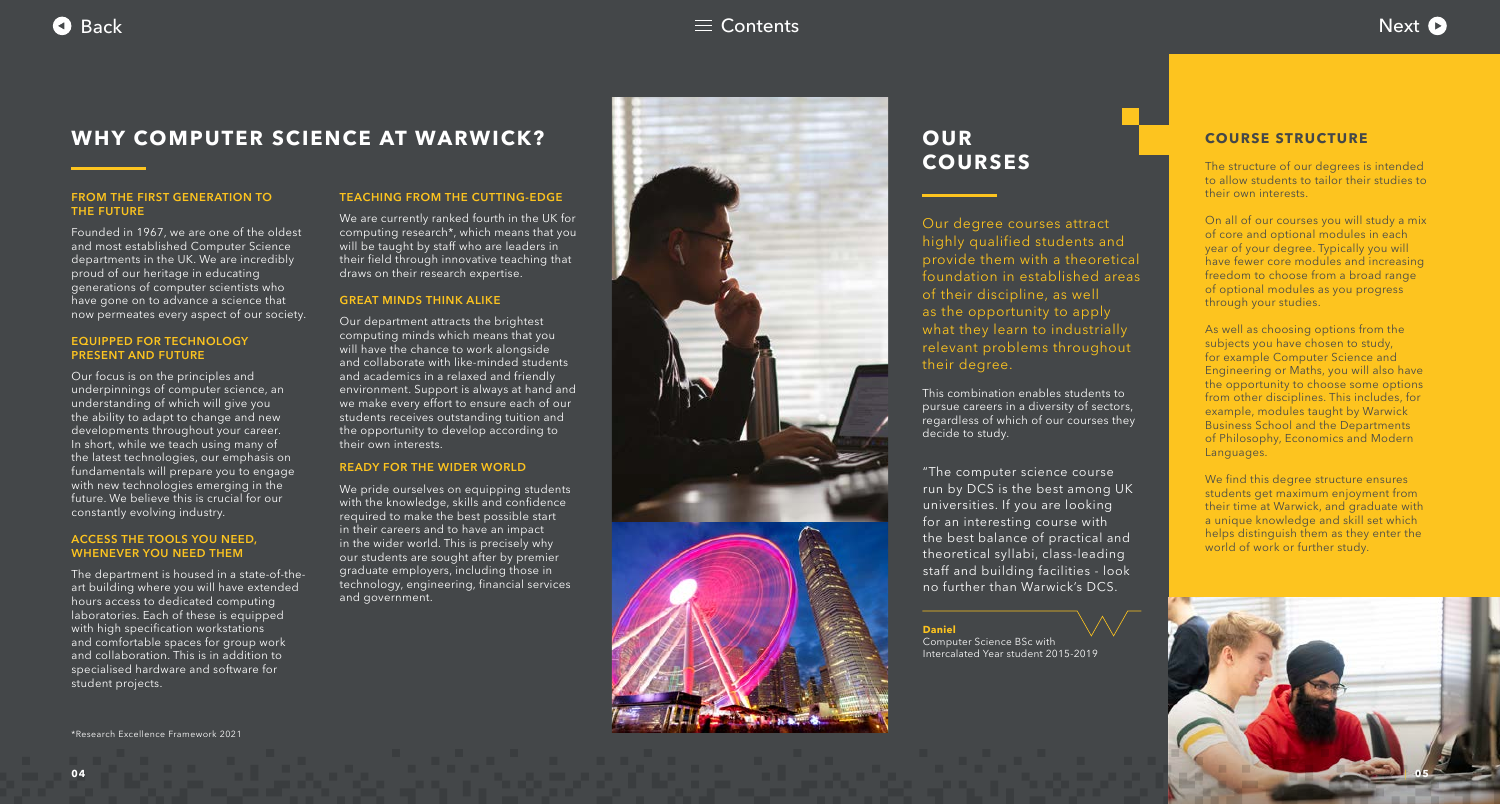## <span id="page-3-0"></span>**COMPUTER SCIENCE**

**BSc Computer Science**  3 years | UCAS code: G400

**MEng Computer Science** 4 years | UCAS code: G403

#### **Typical offers:**

**A Level:** A\*A\*A to include A in Mathematics **IB:** 39 with 6,6,6 in three Higher Level subjects to include 6 in Higher Level Mathematics ('Analysis and Approaches' only)

Computer Science is an exciting and challenging discipline which covers a broad and continually growing range of fields, and is now seen in nearly every aspect of our everyday lives.

Whatever your knowledge of computing or programming, our course begins with the fundamental mathematical and scientific foundations of computer science, equipping you with the knowledge and understanding required to face any technological challenge.

Our course enables you to develop technical skills in areas such as software engineering, algorithm analysis and system design, as well as giving you experience of project management, research and scientific methods. Working closely with industry leaders, you will have opportunities to develop industrially relevant subject knowledge and transferable skills, such as communication, teamwork and planning, which are highly valued by employers.

Many of these skills are further developed through the third year individual project, which students often find to be a highlight of their degree. You will bring together everything you have learned and apply it to a challenge of your choice under the supervision of world-leading academics.

If you follow the MEng course you will have the opportunity to broaden and deepen your understanding through the study of more advanced modules and through the application of this learning in a significant group project. The group project is also an opportunity to develop your research and teamwork skills in an environment similar to what you may experience as you progress to work or further study.

**Accreditation:** Our courses have been accredited by the British Computer Society for many years, and we are currently going through the process of reaccreditation. This degree is provisionally accredited by the British Computer Society, fully meeting the educational requirement for Chartered Information Technology Practitioner (CITP) registration.

#### **3 or 4 years?**

Students are offered the flexibility to transfer between the BSc and MEng courses until the end of their second year, subject to academic performance. Therefore if you are unsure which degree path is right for you, pick either and you can change your mind later.

"When I came to visit the campus I had the opportunity to meet the staff and other undergraduate students from the Department of Computer Science. Seeing their passion and enthusiasm for this degree convinced me this was the place to be and two and a half years in, I am feeling confident and loving my degree!"

**Gowri** Computer Science MEng Graduate - 2021

#### CORE MODULES

#### **YEAR 1**

Programming for Computer Scientists Design of Information Structures Mathematics for Computer Scientists I Mathematics for Computer Scientists II Computer Organisation and Architecture Professional Skills

#### **YEAR 2**

Operating Systems and Computer Networks Database Systems Formal Languages Algorithms Software Engineering Logic and Verification

#### **YEAR 3**

Individual Project Project Management for Computer Scientists (MEng only)

**YEAR 4** (MEng only) Group Project

#### **EXAMPLES OF OPTIONAL MODULES**

Functional Programming; Visualisation; Computer Security; Mathematical Programming I; Artificial Intelligence; Cyber Security

For more examples of Computer Science modules see: **[warwick.ac.uk/dcs/teaching/modules](https://warwick.ac.uk/fac/sci/dcs/teaching/modules/)**



CORE COMPUTER SCIENCE





| **07**

\*We also give out lower contextual offers to some eligible UK based applicants, to find out more visit: **[warwick.ac.uk/study/undergraduate/apply/](http://warwick.ac.uk/study/undergraduate/apply/contextual-offers) contextual-offers**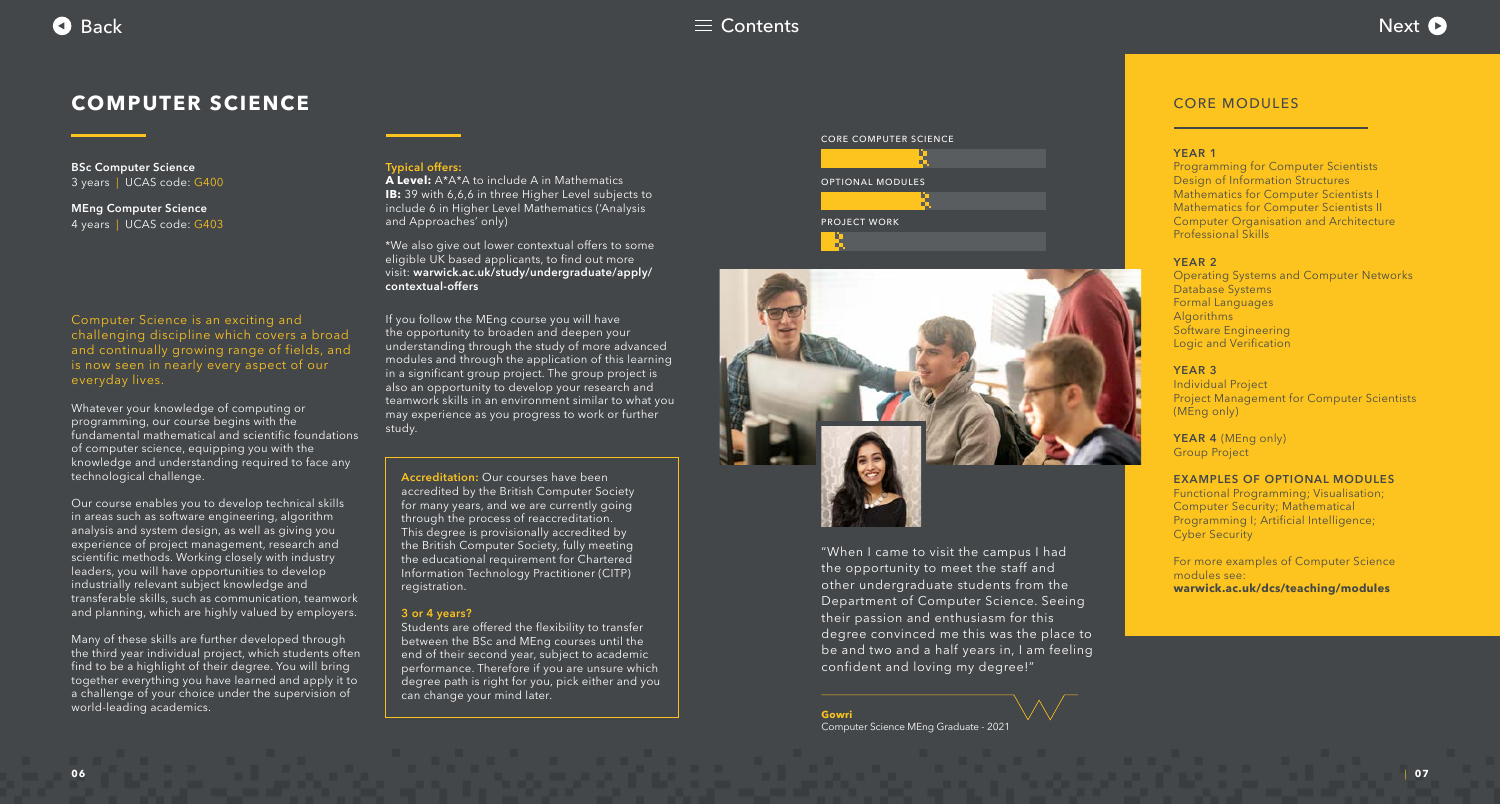## <span id="page-4-0"></span>**COMPUTER SYSTEMS ENGINEERING**

**BEng Computer Systems Engineering**  3 years | UCAS code: G406

**MEng Computer Systems Engineering**  4 years | UCAS code: G408

#### **Typical offers:**

**A Level:** AAA (BEng) or A\*AA (MEng) to include A in Mathematics **IB:** 36 including 6 in Higher Level Mathematics 'Analysis and Approaches' (BEng) or 38 with 6,6,6 in three Higher Level subjects including 6 in Higher Level Mathematics 'Analysis and Approaches' (MEng)

Computer Systems Engineering is a fully integrated degree taught jointly by the Department of Computer Science and the School of Engineering.

This degree focuses on the design of computer systems and their real-time applications, with an emphasis on pervasive technologies including wireless networks, mobile devices and sensors, robotics and wearable technology.

You will receive a firm grounding in the principles of computer science, which is complemented by the knowledge and skills you will gain as an electronic engineer, with specific emphasis on digital electronics, low-power systems, communications, control and real-time operation.

This combined knowledge will give you the ability to apply state-of-the-art computer science methods in areas such as the validation and verification of software, fault-tolerant design and code optimisation, and to use high-performance computing techniques to design efficient and robust embedded systems.

In your third year you will undertake an individual project, where you will have the opportunity to apply

your knowledge to a subject of your choice under the supervision of world-leading academics from Computer Science and Engineering.

If you follow the MEng course you will stay on for a fourth year to study more advanced material and participate in an interdisciplinary Engineering group project, which will help advance your research and development skills in a team environment closer to what you may experience as you progress to work or further study.

Students are offered the flexibility to transfer between the BEng and MEng courses until the end of their second year, subject to academic performance. Therefore if you are unsure which degree path is right for you, pick either and you can change your mind later.

If you study the 3-year variant of this course you may choose to have your degree awarded as a BEng or a BSc.

#### CORE MODULES

#### **YEAR 1**

Programming for Computer Scientists Design of Information Structures Computer Organisation and Architecture Professional Skills Electrical and Electronic Circuits Engineering Mathematics Systems Modelling, Simulation and Computation

#### **YEAR 2**

Operating Systems and Computer Networks Advanced Computer Architecture Software Engineering Engineering Mathematics and Data Analytics Analogue Electronic Design Digital Systems Design

#### **YEAR 3**

Individual Project High Performance Embedded Systems Design Project Management for Computer Scientists (MEng only)

**YEAR 4** (MEng only) Group Project

#### **EXAMPLES OF OPTIONAL MODULES**

Mathematics for Computer Scientists I; Functional Programming; Visualisation; Computer Security; Digital Communications and Signal Processing; Artificial Intelligence

For more examples of Computer Science modules see: **[warwick.ac.uk/dcs/teaching/modules](https://warwick.ac.uk/fac/sci/dcs/teaching/modules/)**







\*We also give out lower contextual offers to some eligible UK based applicants, to find out more visit: **warwick.ac.uk/ [study/undergraduate/apply/contextual-offers](http://warwick.ac.uk/study/undergraduate/apply/contextual-offers)**

**Accreditation:** Our courses have been accredited by the British Computer Society for many years, and we are currently going through the process of reaccreditation. This degree is provisionally accredited by the British Computer Society, fully meeting the educational requirement for Chartered Information Technology Practitioner (CITP) registration.

#### **3 or 4 years?**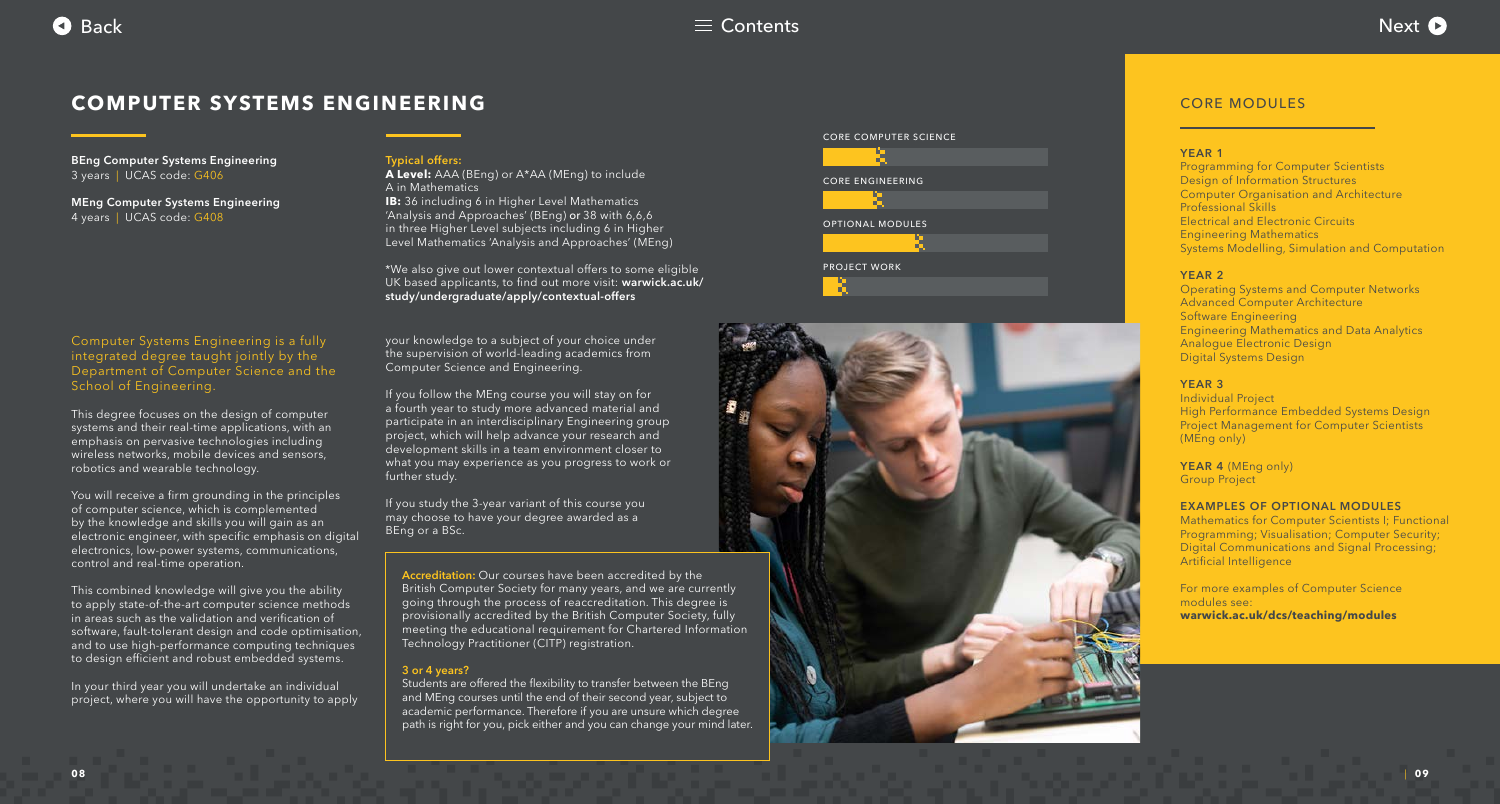## <span id="page-5-0"></span>**DISCRETE MATHEMATICS**

**BSc Discrete Mathematics**  3 years | UCAS code: G190

**MEng Discrete Mathematics**  4 years | UCAS code: G4G3

#### **Typical offers:**

**A Level:** A\*A\*A to include A\* in Mathematics or Further Mathematics **IB:** 39 with 6,6,6 in three Higher Level subjects including 6 in Higher Level Mathematics ('Analysis and Approaches' only)

Our Discrete Mathematics course combines the study of computer science and mathematics. It focuses on studying the mathematical structures which form the foundations of computing and its modern applications.

The course is taught jointly by the Department of Computer Science and the Warwick Mathematics Institute, both world-leading in their fields, making it the ideal choice for talented mathematicians with an interest in technology.

Our course is designed to allow you to develop your skills in both mathematics and computer science, covering areas such as software engineering, combinatorial analysis, formal proof and algorithmic analysis. However it is the combination of these skills, enabling students to both analyse and solve problems in an abstract sense and realise solutions through computer software, which makes graduates from this course highly employable.

Warwick is also home to the Centre for Discrete Mathematics and its Applications (DIMAP), a multidisciplinary research centre for discrete modelling, algorithmic analysis and combinatorial optimisation. This means you will be working alongside internationally renowned academics at the centre of the latest research breakthroughs.

In your third year you will work alongside academics on an individual project, where you will apply your skills to an area of your choice under the supervision of our world-leading academics. In your third and, if following the MEng, fourth years you will be exposed to cutting-edge research and focus on more advanced and exciting areas at the interface of computer science and mathematics.

#### **3 or 4 years?**

Students are offered the flexibility to transfer between the BSc and MEng courses until the end of their second year, subject to academic performance. Therefore if you are unsure which degree path is right for you, pick either and you can change your mind later.

"The most exciting module I took at Warwick was most certainly the Machine Learning module. This area of technology is growing quickly and I love how it's applicable to areas which mean a lot to me, such as healthcare and education. I now work as a Software Engineer at a fintech startup in London – an interest that was shaped by my whole experience of being a student in the Computer Science department at Warwick. The modules, the staff and my peers all contributed to my seeing the value of building useful products using code and subsequently pursuing this as a career."

#### **Caleb**

Discrete Mathematics with Intercalated Year BSc student 2014-2018 Now Software Engineer



#### CORE MODULES

#### **YEAR 1**

Programming for Computer Scientists Design of Information Structures Discrete Mathematics and its Applications I Discrete Mathematics and its Applications II Linear Algebra Calculus 1 Calculus 2 Sets and Numbers Introduction to Probability

#### **YEAR 2**

Combinatorics Algorithmic Graph Theory Formal Languages Algorithms Metric Spaces (MEng only)

#### **YEAR 3**

Individual Project Complexity of Algorithms Approximation and Randomised Algorithms Combinatorics II (MEng only)

#### **YEAR 4** (MEng only)

There are no core modules

#### **EXAMPLES OF OPTIONAL MODULES**

Professional Skills; Functional Programming; Visualisation; Computer Security; Logic and Verification; Groups and Rings; Combinatorial Optimisation; Introduction to Number Theory; Stochastic Processes; Introduction to Mathematical Statistics

For more examples of Computer Science modules see: **[warwick.ac.uk/dcs/teaching/modules](https://warwick.ac.uk/fac/sci/dcs/teaching/modules/)**



# CORE COMPUTER SCIENCE CORE MATHEMATICS CORE STATISTICS OPTIONAL MODULES PROJECT WORK



[\\*We also give out lower contextual offers to some eligible](http://warwick.ac.uk/study/undergraduate/apply/contextual-offers)  UK based applicants, to find out more visit: **warwick.ac.uk/ study/undergraduate/apply/contextual-offers**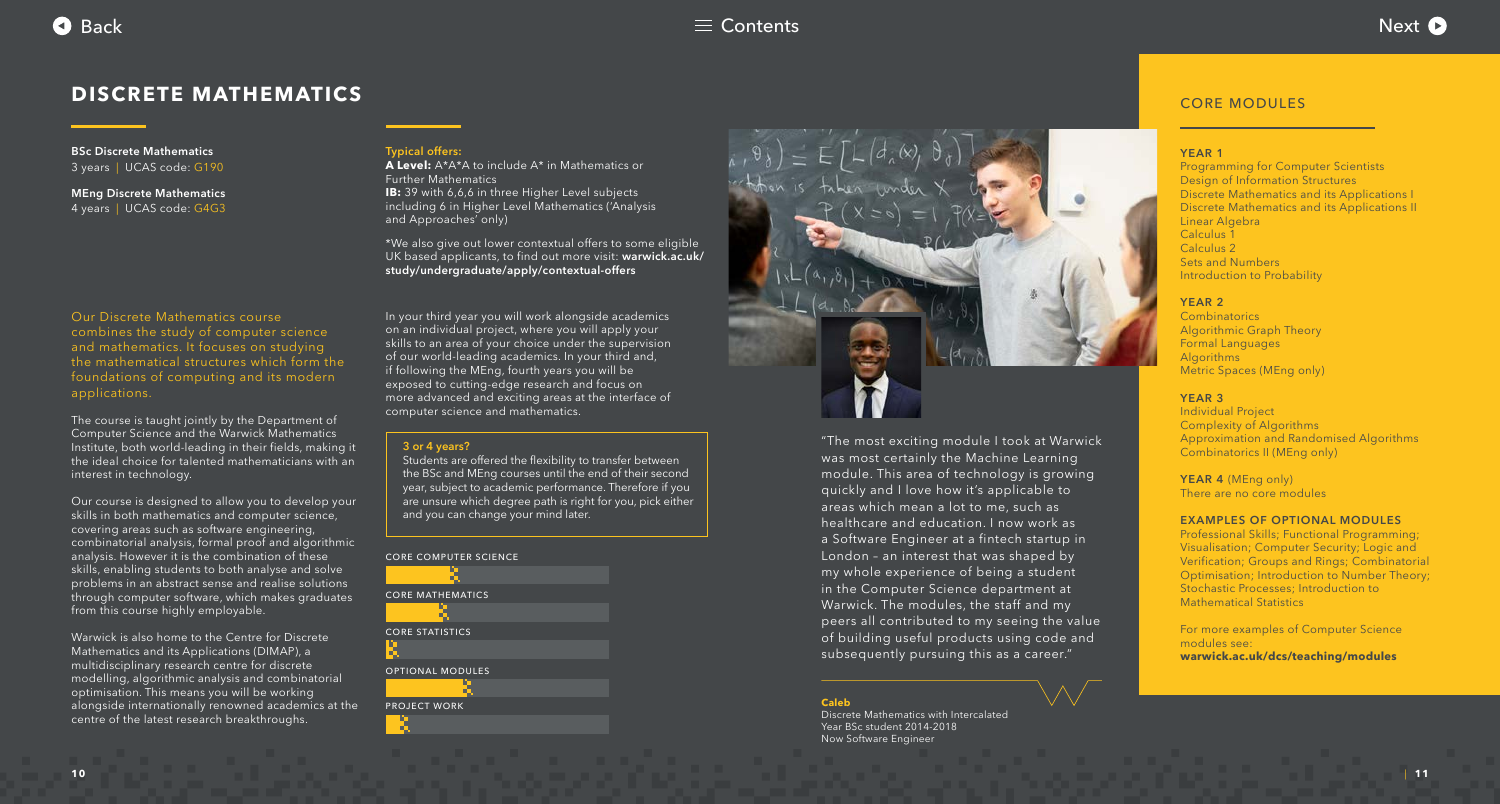<span id="page-6-0"></span>

## **DATA SCIENCE**

**BSc Data Science**  3 years | UCAS code: 7G73 **MSci Data Science** 4 years | UCAS code: G304

Data Science is concerned with how we gain knowledge from the vast volumes of data generated daily in modern life, from social networks to scientific research and finance, and the sophisticated computing techniques required to do this.

Our Data Science degree, the first undergraduate degree of its kind in the UK, is delivered jointly by the Departments of Computer Science and Statistics, with some modules being taught by specialists from the Warwick Mathematics Institute.

This flexible course gives you opportunities to develop your computing, statistical and mathematical skills while solving real-world problems as you study the theory and processes behind large-scale data analysis and its applications.

You will develop expertise in specialist areas of machine learning, data mining and algorithmic complexity, and acquire skills in analytical thinking, cross-disciplinary communication, and mathematical and statistical modelling. The unique skill set you will develop is hugely in-demand in both industry and research, and you will find yourself thoroughly prepared for the vast range of career opportunities that are consequently available to you.

#### CORE MODULES

#### **YEAR 1**

Programming for Computer Scientists Design of Information Structures Mathematical Programming I Vectors & Matrices Calculus 1 Calculus 2 Sets and Numbers Introduction to Statistical Modelling Probability 1 Probability 2

#### **YEAR 2**

Database Systems **Algorithms** Software Engineering Stochastic Processes Mathematical Methods for Statistics & Probability Probability for Mathematical Statistics Mathematical Statistics Linear Statistical Modelling with R

#### **FINAL YEARS**



The third (final) year of the BSc allows you to forge a strong curriculum through a selection of more advanced modules in statistics and computer science, such as machine learning and Bayesian forecasting. It also includes a Data Science Project, which is your opportunity to showcase and expand our data-analytic knowledge and skills. The third year of the MSci also includes a module whose aim is to prepare you for the statistical investigative cycle from problem formulation to the communication of conclusions. The fourth (final) year of MSci offers a range of advanced modules from across Data Science, and you also choose a Master's level dissertation project from a wide selection of topics.

#### **EXAMPLES OF OPTIONAL MODULES**

Artificial Intelligence; Games and Decisions; Neural Computing; Machine Learning; Approximation and Randomised Algorithms; Mobile Robotics; Computer Graphics; Professional Practice of Data Analytics

For more examples of Computer Science modules see:

**[warwick.ac.uk/fac/sci/statistics/courses/datsci](https://warwick.ac.uk/fac/sci/statistics/courses/datsci)**





#### **Typical offers:**

**A Level:** A\*A\*A to include A\* in Mathematics and A\* in Further Mathematics *or* A\*AA to include A\*A (in any order) in Mathematics and Further Mathematics and either 2 in STEP or 6.5 in TMUA *or* A\*A\*A\*A to include A\*A (in any order) in Mathematics and Further Mathematics. Where an applicant is unable to study A Level Further Mathematics, they may be considered for the offer A\*A\*A\* including Mathematics or the offer A\*AA with A\* in Mathematics plus grade 2 in any STEP/6.5 in TMUA. **IB:** 39 overall to include 7 in Higher Level Mathematics 'Analysis and Approaches' *or* 38 overall to include 6 in Higher Level Mathematics 'Analysis and Approaches' and either 2 in STEP or 6.5 in TMUA *or* 38 overall to include 7 in Higher Level Mathematics ['Applications and Interpretations' and either 2 in STEP or 6.5 in TMUA.](https://warwick.ac.uk/fac/sci/statistics/courses/offer)

\*We also give out lower contextual offers to some eligible UK-based applicants, to find out more visit: **[warwick.ac.uk/study/undergraduate/apply/contextual-offers](http://warwick.ac.uk/study/undergraduate/apply/contextual-offers)**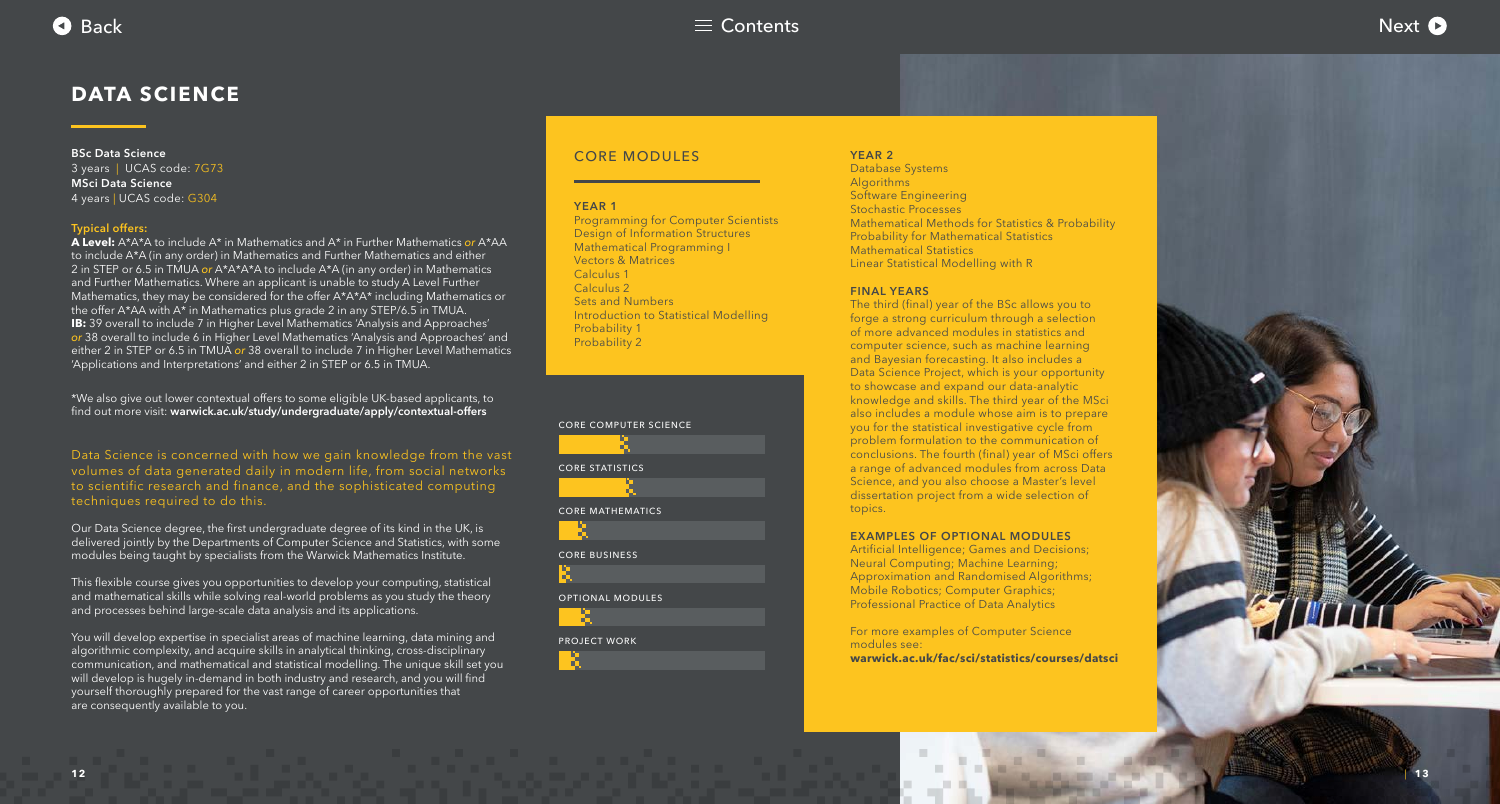<span id="page-7-0"></span>

## [Back](#page-6-0)  $\equiv$  [Contents](#page-1-0)  $\equiv$  Contents  $\equiv$  Contents  $\equiv$  Contents  $\equiv$  Contents  $\equiv$

## **COMPUTER SCIENCE WITH BUSINESS STUDIES**

**BSc Computer Science with Business Studies**  3 years | UCAS code: GN42

#### **Typical offers:**

**A Level:** A\*A\*A to include A in Mathematics **IB:** 39 with 6,6,6 in three Higher Level subjects to include 6 in Higher Level Mathematics ('Analysis and Approaches' only)

Our Computer Science with Business Studies course is run jointly with the Warwick Business School (WBS), one of the leading business schools in Europe.

You will spend the first two years of your degree studying Computer Science, followed by a year studying in the Business School, where world-leading academics and industry professionals will teach you about business and management practices. As with our Computer Science course, no prior knowledge of computer science or programming is required.

Through studying the role of technology in the modern business environment, you will gain rigorous computer science and business expertise which can be applied to utilising technology to meet realworld business goals.

You will gain technical skills in software engineering and system design, as well as an understanding of how these impact organisations. Software engineering projects conducted throughout your degree are taught in conjunction with industry professionals and give you the opportunity to test your skills against real-world problems. Alongside a range of technical skills, you will have opportunities to develop business and industrial knowledge with relevant real-world skills, including those in communication, planning and management.



#### CORE MODULES

#### **YEAR 1**

Programming for Computer Scientists Design of Information Structures Mathematics for Computer Scientists I Mathematics for Computer Scientists II Computer Organisation and Architecture Professional Skills

#### **YEAR 2**

Operating Systems and Computer Networks Database Systems Formal Languages **Algorithms** Software Engineering Logic and Verification

#### **YEAR 3**

In third year you will select from an extensive list of WBS modules. Some may be linked to prerequisite modules. For example, if you would like to study International Marketing, generally you will need to have also chosen the Marketing module in a previous year.

#### **EXAMPLES OF OPTIONAL MODULES**

Functional Programming; Visualisation; Business Data Analytics; Computer Security; Mathematical Programming; Algorithmic Graph Theory; Artificial Intelligence; Simulation; Marketing; Design in Business; Company Law; Accounting in Context; Corporate Strategy; Behavioural Economics; Organisational Analysis; Starting a Business; Enterprise Information Systems; Consumer Behaviour; Supply Chain Management; Global Sourcing and Innovation

For more examples of Computer Science modules see: **[warwick.ac.uk/dcs/teaching/modules](https://warwick.ac.uk/fac/sci/dcs/teaching/modules/)**

#### CORE COMPUTER SCIENCE





#### OPTIONAL MODULES



#### PROJECT WORK





"The courses on offer at Warwick helped highlight the areas of computer science I found most interesting. The opportunity to take more modules at the start of a term to establish which courses were best suited and then retain the most interesting ones to me was very helpful."

## **Will**

Computer Science BSc student, 2014-17 Now Software Engineer at The Hut Group



[\\*We also give out lower contextual offers to some eligible](http://warwick.ac.uk/study/undergraduate/apply/contextual-offers)  UK based applicants, to find out more visit: **warwick.ac.uk/ study/undergraduate/apply/contextual-offers**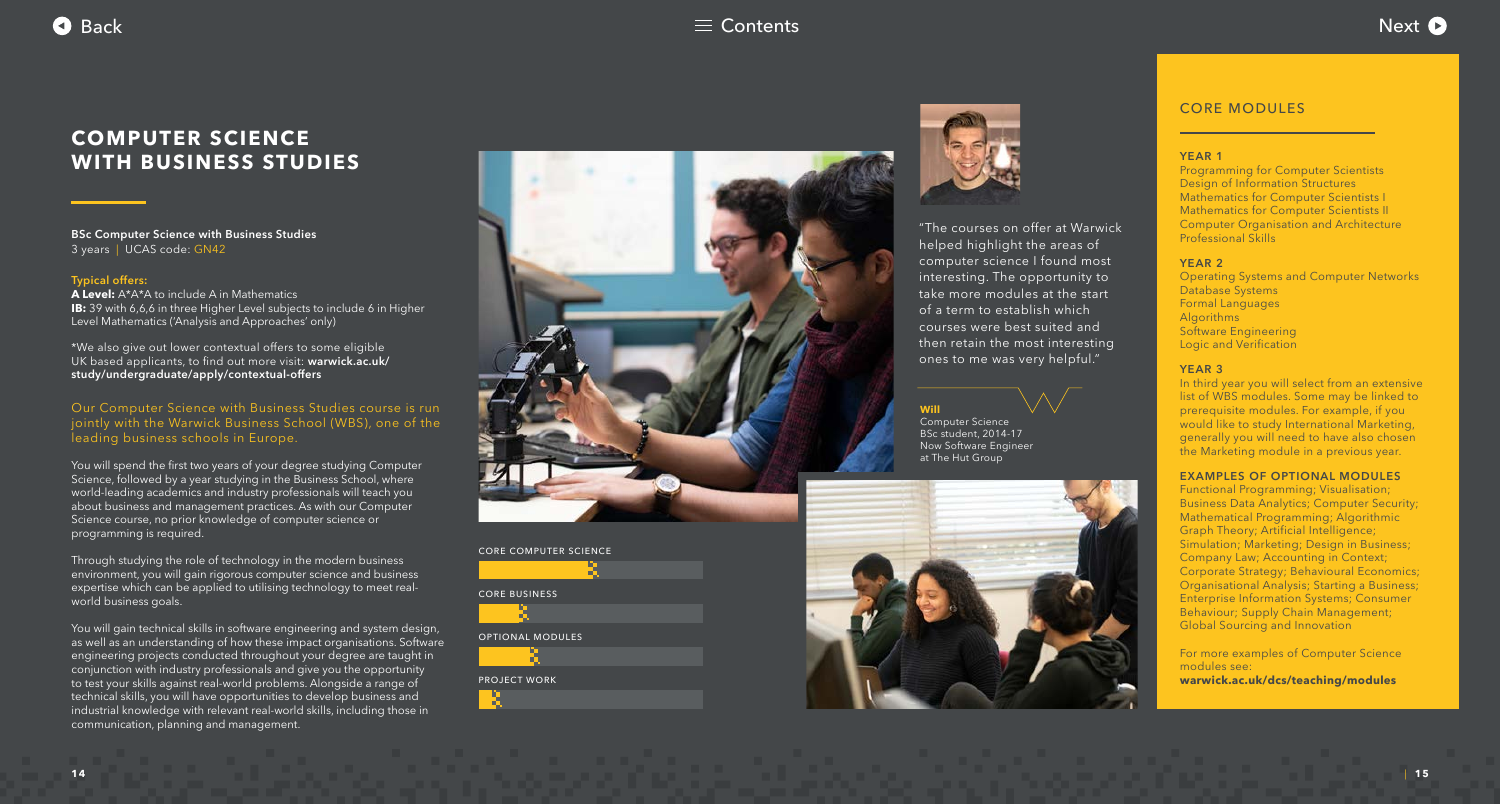<span id="page-8-0"></span>

## **APPROACHES TO TEACHING**



**Cameron** Computer Science BSc Graduate  $-2020$ 

"I've found that the staff in the department are friendly and willing to help with any problems you have, and it's great that every student has a personal tutor they can go to for advice. The facilities are also excellent and you almost always have access to a workstation no matter how late or early you are working!"

All our degree programmes offer a level of flexibility so that you can tailor your degree to the subjects that interest you most, meaning our students' can have different experiences of teaching and learning during their time at Warwick.

Although each student's experience may differ, there are some elements of teaching and learning that all students are likely to experience at some point during their time in our department.

This page gives an overview of some of the opportunities and experiences, as well as the huge levels of support available to students on our courses.

If you are considering the Data Science degree we advise visiting the Department of Statistics webpages for more information about teaching, learning and [assessment on this degree prog](https://warwick.ac.uk/fac/sci/statistics/)ramme. warwick.ac.uk/statistics



#### **SUPPORT**

As a department we are committed to offering each student a personalised experience and extensive support throughout their time at university.

On arrival at Warwick you will be allocated a dedicated Personal Tutor, an academic from within the department who you will be encouraged to meet with on a regular basis. Your personal tutor can offer support and guidance for all matters relating to your academic progress or personal wellbeing. Additional academic support is also offered by our teaching staff who have dedicated open Office Hours in which you can go to them should you have questions relating to any of the course content.

Our students often find their peers also provide a great source of support, encouragement and, of course, friendship throughout their degree, and we encourage students to work together on revising study materials. Our student Computing Society also offers academic and professional skills support through regular programming workshops, academic talks with industry professionals as well as hosting gaming and other social events. In addition, the university's Wellbeing Support Services provide



a range of support to help students develop useful skills and resources for navigating student life.

#### **TEACHING**

Our courses offer a balance of core material delivered through lectures, small-group seminars and hands-on laboratory sessions. Lectures are large group lessons in which an academic will speak for usually around an hour on a particular subject. Seminars offer an often complimentary smaller group session where you will have a chance to build on topics introduced in lectures, while laboratory sessions provide opportunities to apply your learning and develop your practical skills under the support of supervision staff.

Approximately a quarter of your time is spent in timetabled classes, with the remainder being used for private study, completing

assignments or projects, and practical work in the dedicated computing laboratories which are open 24/7.

#### **ASSESSMENT**

Your performance on most modules will be assessed by a combination of coursework and written examination. The coursework may be individual or group work involving programming, research, writing and/or presentations. Typically in the third and fourth years of some of our courses, depending on which degree path you follow, project work is fully assessed by a presentation and project reports.

Each year contributed to the final degree classification, typically in the ratio of 10:30:60 for a BSc degree and 10:20:35:35 for an integrated Master's degree, dependent on degree stream.

| **17**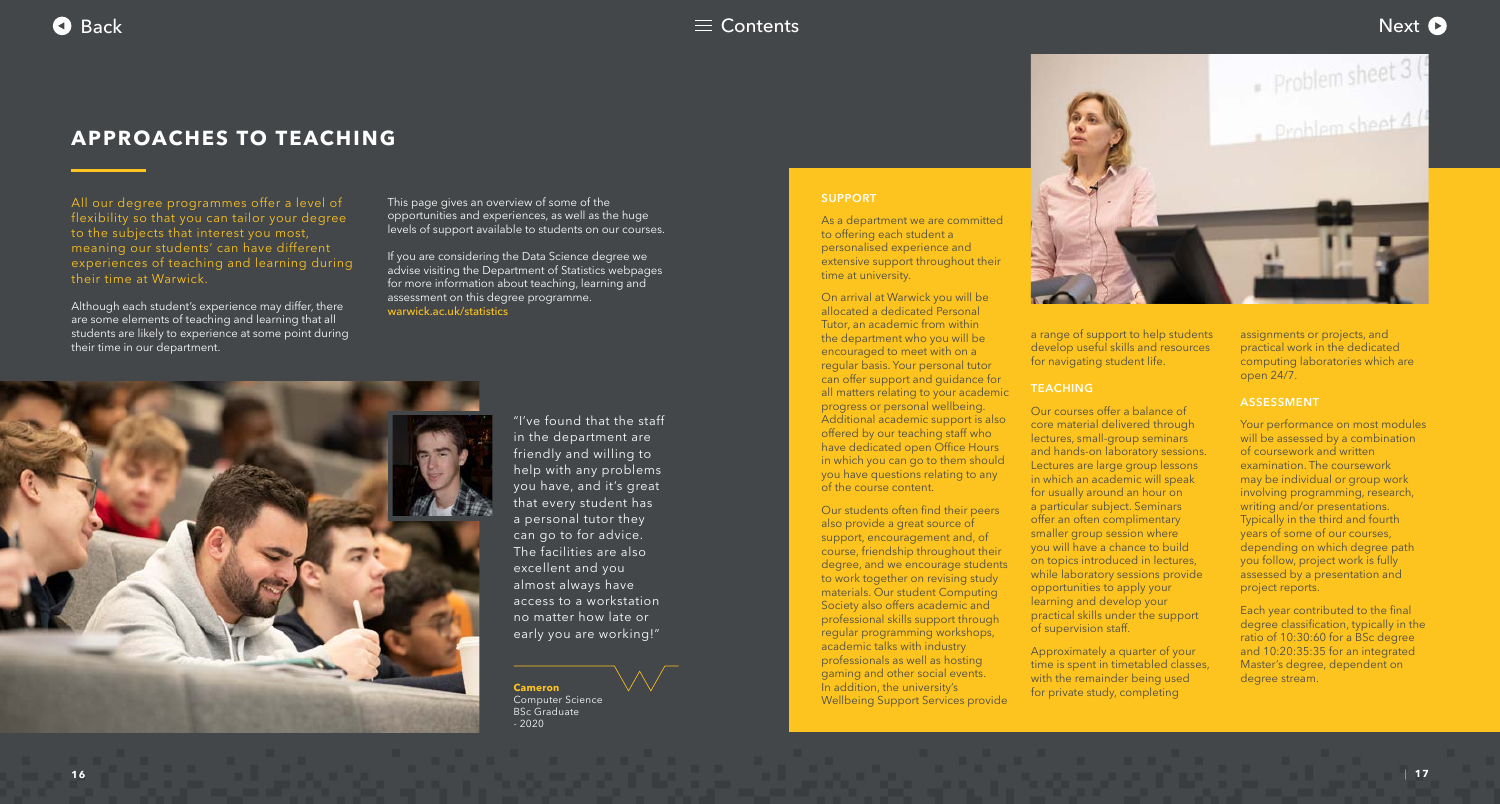<span id="page-9-0"></span>

## **RESEARCH SPOTLIGHTS**





#### **THE FUTURE OF E-VOTING** Professor Feng Hao

E-voting systems are increasingly being used in elections around the world. However the systems used in countries such as India, Brazil and the US are currently unverifiable; they rely on "trusted authorities" such as government-appointed election officers to tally votes.

It is this reliance on "trusted authorities", who in the advent of e-voting are also required to have expertise in computer science and cryptography, that is being challenged by one of our department's research teams, led by Professor Feng Hao. Professor Hao is looking into how cryptography can be used to make an e-voting system verifiable with the aim "to provide a means whereby voters can independently verify that their votes are accurately captured and tallied by the system", hence ensuring that the integrity of an election result is maintained. In the process, the researchers eliminate reliance on trusted authorities who tally the cast votes, so the election is "self-tallying."

Such a secure and publicly verifiable system could be used in all manners of elections, from local to national, and would be more secure, usable and dependable. The system Professor Hao is researching would also detect and provide evidence of electoral fraud, thereby acting as a strong deterrent to vote-tampering, furthering trust in the integrity of the outcome.

Professor Hao's team currently conduct trial elections and evaluations here in the UK but they are also in contact with election think-tanks in the US and Europe and, more recently, have started an international

collaboration with Professor Bimal Kumar Roy of the Indian Statistical Institute under the support of a Royal Society International Collaboration award. Their research looks at using this kind of system to strengthen e-voting in India, where electronic voting machines have replaced paper ballots in all national and general elections in the country.

In the longer term, Professor Hao aims to create freely available open-source software tools for voting and auditing, and is in the process of commercialising such e-voting research under the Innovate UK academic startup programme.

#### **TURNING FREE-TEXT TO KNOWLEDGE** Professor Yulan He

90% of the world's data is stored in the unstructured text format making it difficult for machines to understand and analyse. But what if computers were able to understand the semantic meanings conveyed in humans' spoken language and written text?

This is the ultimate goal of Professor Yulan He, whose current research in our department uses a combination of machine learning and language processing techniques to analyse social media content, online user behaviour and opinions expressed on the web.

Professor He explains, "Together with my students and collaborators, we have proposed a series of unsupervised Bayesian models for automatic extraction of newsworthy events discussed on Twitter. We have also developed models which can discover hierarchical viewpoints and opinions expressed in social media during the US general election and Brexit."

Undergraduate students have the opportunity to draw on examples from Professor He's research which she shares in her teaching to show how data mining approaches can be used to analyse social media data.

However Professor He's interests and the implications of her research also reach far beyond just social media as she explores the use of statistical methods for acquiring knowledge from clinical documents, biomedical literature and the investigation of artificial intelligence techniques in finance, legal and insurance documents.

Speaking of her current work, Professor He added "I am currently an academic lead of the cR&D project, funded by Innovate UK, which aims to develop statistical models in order to uncover the hidden meaning within unstructured data to provide output that is human readable, comprehensible and succinct. Examples of such data include case notes in Adult & Child Care, Medical/Patient Records, Clinical & Pharmaceutical Trials, Insurance Claims and Legal Margin Notes."

Take a look at some of the exciting research our academics are working on to get an idea of the challenges and progress being made in the sector right now.

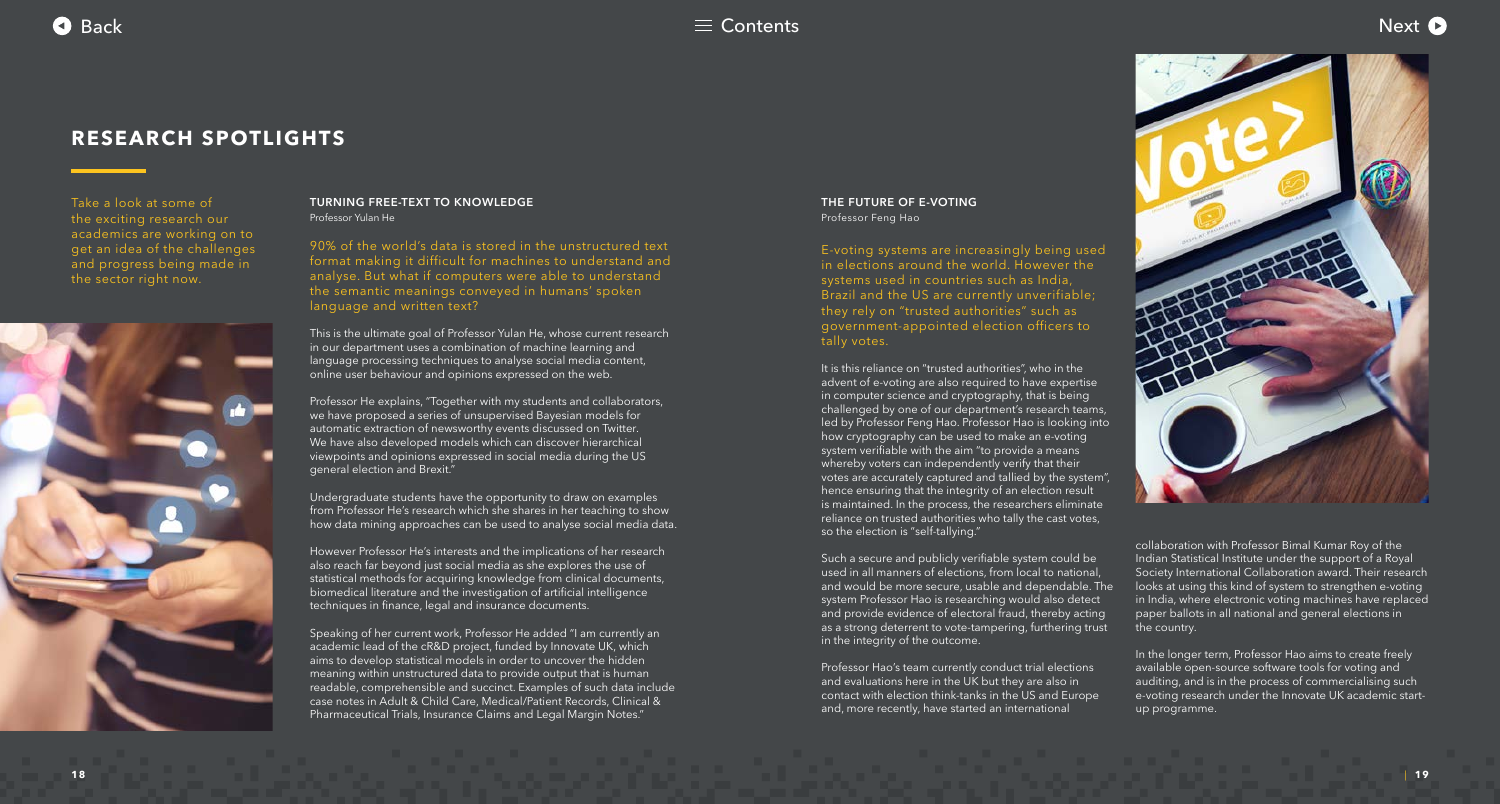<span id="page-10-0"></span>



## **CAREERS**

Our graduates are highly sought after by premier graduate employers, who appreciate the rigour and industrial relevance of our degree courses.

This means that our students have a great deal of freedom in deciding on their career path, with the majority having a host of exciting options open to them on graduation. Sectors popular with our students include software engineering, technical consultancy and financial services.

> **MOST TARGETED UNIVERSITY** BY UK'S TOP EMPLOYERS

We work closely with the university's Student Careers and Skills Centre to offer guidance and support on graduate employment, including application reviews, interview preparation and oneto-one advice. We also have a dedicated departmental careers advisor. In addition to the University's careers fairs, our students benefit from departmental careers events including our annual flagship "Computing Your Career", where we host multi-national organisations with whom we have long-standing partnerships.

We offer a variety of opportunities to students on all of our courses to enhance their degree with industrial experience or study abroad\*.





(THE GRADUATE MARKET 2022, HIGH FLIERS RESEARCH LTD)

#### **GRADUATES IN GRADUATE EMPLOYMENT/FURTHER STUDY WITHIN 15 MONTHS OF GRADUATION**

(DERIVED FROM TIMES AND SUNDAY TIMES GOOD UNIVERSITY GUIDE 2022)

Turn over to see where a degree from our department has taken some of our recent alumni...

| **21**

## **STUDY ABROAD, INTERNSHIPS AND PLACEMENTS**

Each of our degree courses has an 'intercalated year' option. This allows you to spend a sandwich year (between two years of your degree) studying abroad or working in industry, which will be reflected in your degree title. An alternative to a year spent in industry is to apply for a year spent on the department's established exchange programme with the Hong Kong University of Science and Technology. If successful, students following a four year degree can choose whether to take the year as intercalated or as a replacement for one of their degree years.

#### **STUDY ABROAD**

Our established exchange programme with the Hong Kong University of Science and Technology provides students with the opportunity to experience teaching and learning at another world-leading institution. The university also has excellent relationships with a range of institutions around the world, and offers a variety of study abroad opportunities which students may apply to if they wish. In addition to benefitting from a rich cultural experience, students returning from studying overseas exhibit an international profile that is attractive to potential employers.

#### **INDUSTRIAL PLACEMENTS**

Students choosing to do a year in industry typically take it between the second and third year of their degree. We provide support for students wishing to spend a year in industry by promoting opportunities, hosting careers fairs and offering one-to-one sessions with our departmental careers advisor.

During your year in industry you will be supported by your personal tutor and our Industrial Liaison Team, and students working in the UK are visited by academic representatives to review their development during the year. Students who take a year-long industrial placement return with a deeper appreciation of the application of their discipline and often develop final-year project ideas based on their experience. Additionally, it is common for students to obtain an offer of a graduate role in their host company on completion of their degree.

Our students have spent successful internships at companies including Accenture, ARM, Bank of America, British Telecom, Cisco, Google, GSK, IBM, Intel, Microsoft, Reuters and Unilever.

Regardless of whether you decide to take an intercalated year, there are ample opportunities to gain real-world experience through internships which the department promotes and offers support with. These programmes usually take place during the summer vacation, allowing you to apply your knowledge and skills in an industrial setting.

\*subject to visa regulations



fundamentals that I was taught in the first and second year were crucial to my success during my placement. In particular the focus on teaching adaptability as my internship required very quickly picking up unseen projects, languages and solutions, working with them to deliver to a deadline and move on."

#### **Eliot**

Computer Science MEng student with Intercalated Year as an IoT Technical Sales Specialist at Intel Corporation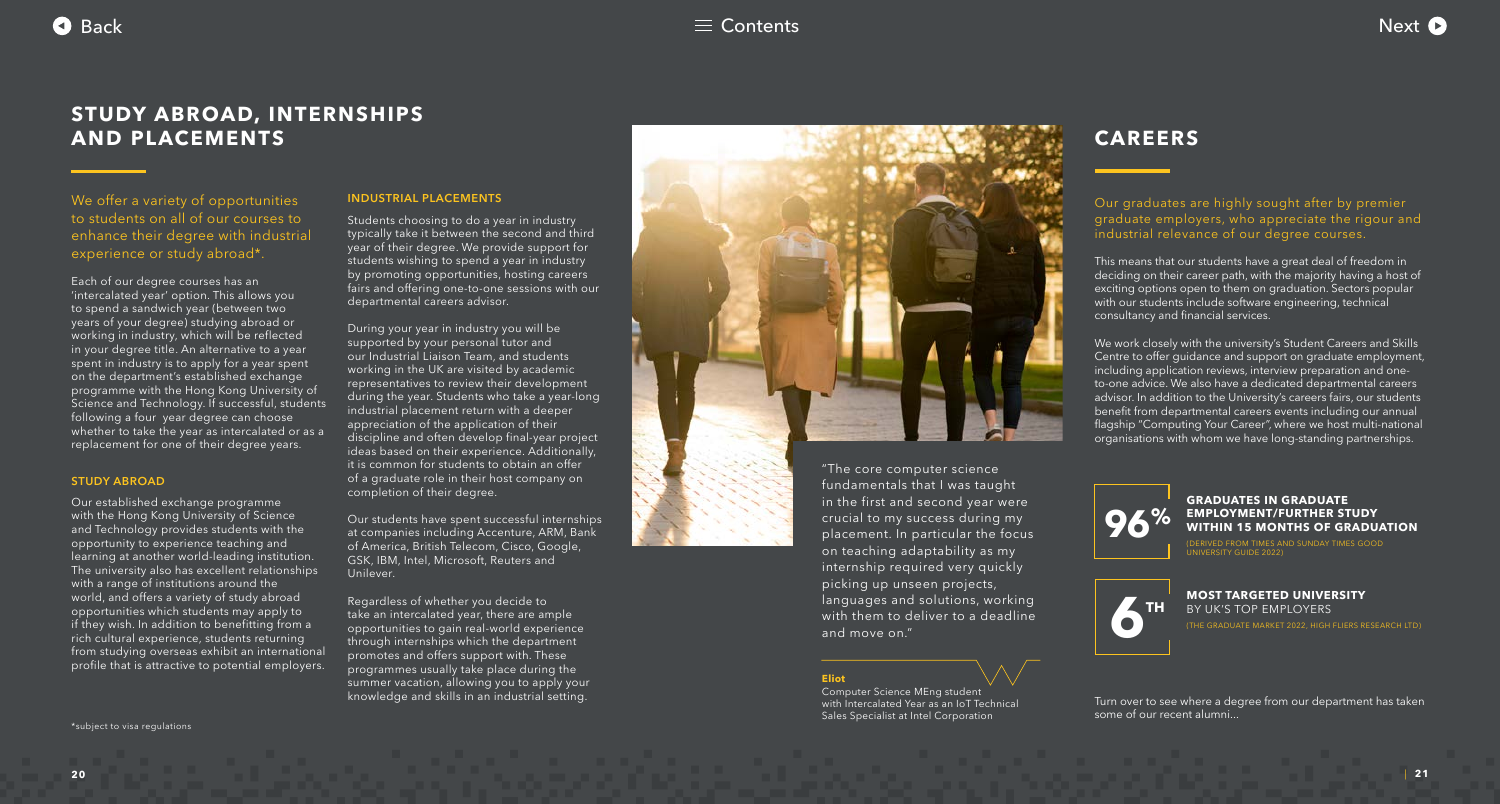## <span id="page-11-0"></span>[Back](#page-10-0)  $\equiv$  [Contents](#page-1-0)  $\equiv$  Contents  $\equiv$  Contents  $\equiv$  Contents  $\equiv$  Contents  $\equiv$







By focusing on the principles and underpinnings of computer science, my time at Warwick helped to equip me with the ability to continuously adapt to new developments throughout my career. The emphasis on fundamentals prepared me to engage with any technology, and not just what was relevant during my studies. Most notably, the group software engineering project undertaken with an international industrial partner was particularly good at giving an insight into how theoretical concepts taught throughout the course can be applied in a real-world software engineering environment.

I now work as a Deployment Strategist, working directly with customers to deliver value from their data, and ensure they're using our products as effectively as possible to solve problems. I'm focused on helping to create the best user experience for our customers to work with data, enabling them to answer complex questions without requiring them to master querying languages, statistical modelling, or the command line.

I always knew that I wanted to work closely with customers, in a role where I can see the direct output of my work. Through undertaking summer internships and having a strong focus on technical fundamentals in my degree, I was able to find the right role for me.

My advice to anybody starting out at Warwick would be to, alongside expanding your technical abilities, make sure you take all of the opportunities that are thrown at you to help develop industrially relevant subject knowledge and transferable skills, such as teamwork, communication, and planning.



#### **CHARLIE**

Computer Science BSc student 2012-2015 Now Deployment Strategist at Palantir Technologies

> I am mostly doing platform engineering of the data science and surrounding platforms my team have created and own within Barclays. There is a bit of data analytics and science mixed in where feasible to allow for me to understand the structure of the bank's data, where and how it is stored.

> I gained several skills from my time studying Computer Science at Warwick including how to network, how to be more social, improved organisation and time management and most of my coding ability and knowledge that I utilise now. All of this, alongside my own motivation, self-taught skills and work with start-ups and as a web development contractor have helped me get to where I am today.

The official goal of my job is "to automate myself out of the job". I really like this goal and also hold it personally as something I would like to accomplish - it's about never having to do repetitious work anymore, and getting the system to run and fix itself.

There were some really interesting modules that I got to choose from during my time at Warwick, and the content is updated according to the current technology, so it feels like you are ready to help advance fields of research by the time you get to your dissertation. I particularly liked the first year Web Development module as it allowed me to start working towards becoming a web development contractor whilst continuing to study my degree in later years. I did much of this work for The Boar, the student newspaper, and was actually able to open a company with a few friends doing web development which allowed us to earn some money while still at university.

Looking forward I am hoping that my own start-up business will become a success. In my job I would like to understand more about distributed systems and how our current internal platforms fully work so that in future I can help others gain a similar knowledge and feel empowered to take on any job and any role regardless of their background.

#### **HAMISH**

Computer Science BSc student 2014-2017, Computer Science MSc student 2017-18 Now Big Data Developer at Barclays

My job is to run really large distributed systems that are fast and reliable. Emergency response and mitigation is a critical part, but most of the time we work on "projects". Projects include things like writing automation, for example for releases or capacity management, writing monitoring systems, consulting with developers on launches or designs, or changing some part of the system itself, for example the load balancing algorithm. I currently work in London on Google Cloud Compute Engine and have previously worked on Google Calendar and security and privacy infrastructure.

Whilst at Warwick I interned at Google twice, the first as a developer in London and the second time as an SRE in Zurich. I really enjoyed the second internship so decided to come back full time as an SRE. I find distributed systems very interesting and have a lot of fun thinking of ways in which something could break, but I also enjoy the diverse kinds of work we do.

My favourite module at Warwick was Neural Computing. At a first glance it doesn't seem directly relevant to my job, but I think it is - Neural Computing was about studying how brains function and ways of artificially mimicking this. Distributed systems can go wrong in so many ways, and often have such unexpected side effects that diagnosing a problem requires similar skills. Neural Computing inspired me to investigate problems logically and with an open mind.



**RUTH**

Computer Science MEng student 2010-2014 Now Senior Site Reliability Engineer (SRE) at Google

> I develop software for Accenture and their clients depending on which project I'm on. Currently, I'm specialising in writing Python code for a Cloud Platform solution taking advantage of AWS technologies.

My degree definitely helped me get offers for interviews and assessment centres because it offers a unique experience. I can also proudly say that I'm the first ever female in the UK to have an undergraduate degree in Data Science! The feeling I had when I found out I had passed my degree and got a job offer, it was incomparable, it's one of the proudest moments of my life.

I am now motivated by many different things, I work with some incredible people and they have taught me so much since university and I think it's the fact that I can work with these people that motivates me from day to day. I've also discovered I have an eye for the creative side, and as such I have created several bespoke websites for my friends and family because I have a growing passion for front-end development. Personal goals I have in my job are to be able to curate a portfolio of my creative achievements, I've found I'm really empowered through UI/UX (User-Interface/User-Experience) design, because not only should it make sense (there's a whole science behind it), it should be beautiful too.

In fact, it was the Social Informatics module that I took at Warwick, which looks at the science behind HCI (Human Computer Interaction) and includes a project task to design a working online shop-front, that was probably one of the biggest influences that piqued my interest in front-end design.

#### **DANIELLE**

Data Science BSc student 2014-2017 Now Software Engineer at Accenture